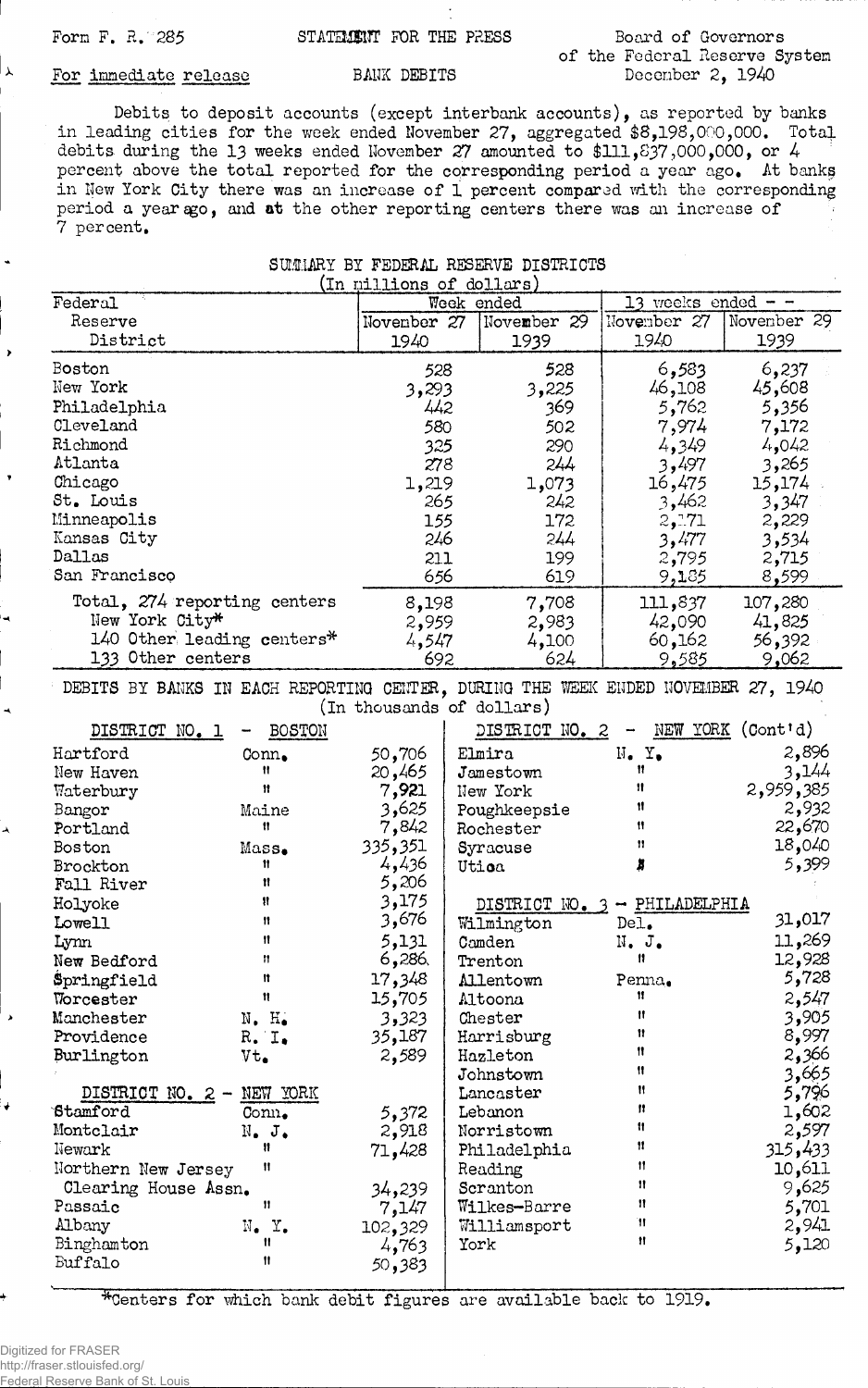Form F. R. 285-a

 $\mathbf{r}$ 

 $\ddot{\phantom{a}}$ 

 $\bar{r}$ 

 $\hat{\mathbf{v}}$ 

 $\overline{1}$ 

4

 $\overline{\mathbf{A}}$ 

 $\blacktriangleright$ 

₹

4

DEBITS BY BANKS IN EACH REPORTING CENTER, DURING THE WEEK ENDED NOVEMBER 27, 1940 (In thousands of dollars)

|                           |                             |                 | $\mu$ and $\mu$ and $\sigma$ and $\sigma$ |                      |                 |
|---------------------------|-----------------------------|-----------------|-------------------------------------------|----------------------|-----------------|
| DISTRICT NO. 4            | CLEVELAND<br>₩.             |                 | DISTRICT NO. 6                            | $-$ ATLANTA (Cont'd) |                 |
| Lexington                 | Ky.                         | 3,930           | Albany                                    | Ga.                  | 1,534           |
| Akron                     | Ohio                        | 14,677          | Atlanta                                   | n                    | 60,285          |
| Canton                    | Ħ                           | 10,066          | Augusta                                   | Ħ                    | 4,374           |
| Cincinnati                | n                           | 71,928          | Brunswick                                 | Ħ                    | 600             |
| Cleveland                 | Ħ                           | 149,985         | Columbus                                  | Ħ                    | 4,160           |
| Columbus                  | Ħ                           | 33,533          | Elberton                                  | Ħ                    | 309             |
| Dayton                    | Ħ                           | 14,777          | Macon                                     | Ħ                    | 3,840           |
| Hamilton                  | Ħ                           | 2,638           | Newnan                                    | Ħ                    | 504             |
| Lima                      | Ħ                           | 3,137           | Savannah                                  | Ħ                    | 7,659           |
| Lorain                    | Ħ                           | 1,408           | Valdosta                                  | Ħ                    | 915             |
| Middletown                | Ħ                           | 2,919           | New Orleans                               | La,                  | 53,073          |
| Springfield               | Ħ                           | 3,577           | Hattiesburg                               | Miss.                | 3,580           |
| Steubenville              | n                           | 2,152           | Jackson                                   | n                    | 5,098           |
| Toledo                    | Ħ                           | 28,518          | Meridian                                  | 11                   | 2,888           |
| Warren                    | Ħ                           | 2,949           | Vicksburg                                 | 11                   | 1,722           |
| Youngstown                | Ħ                           | 12,622          | Chattanooga                               | Tenn.                | 9,981           |
| Tanesville                | Ħ                           | 2,092           | Knoxville                                 | Ħ                    | 7,413           |
| Eutler                    | Pa <sub>o</sub>             | 2,712           | Nashville                                 | Ħ                    | 18,785          |
| Erie                      | Ħ                           | 6,969           |                                           |                      |                 |
| Franklin                  | Ħ                           | 792             | DISTRICT NO. 7                            | CHICAGO<br>÷         |                 |
| Greensburg                | Ħ                           | 1,845           | Aurora                                    | Ill.                 | 2,800           |
| Homestead                 | Ħ                           | 816             | Bloomington                               | n                    | 2,487           |
| Oil City                  | n                           | 1,861           | Champaign-Urbana                          | Ħ                    | 3,998           |
| Pittsburgh                | Ħ                           | 198,960         | Chicago                                   | Ħ                    | 623,516         |
| Wheeling                  | W. Va.                      | 5,558           | Danville                                  | Ħ                    | 2,188           |
|                           |                             |                 | Decatur                                   | Ħ                    | 5,593           |
| DISTRICT NO. 5 - RICHMOND |                             |                 | Elgin                                     | Ħ                    | 1,983           |
| Washington                | $D_{\bullet}$ $C_{\bullet}$ | 60,689          | Moline                                    | n                    | 1,910           |
| Faltimore                 | Md.                         | 92,464          | Peoria                                    |                      | 14,936          |
| Cumberland                | Ħ                           | 1,697           | Rockford                                  | n                    | 6,151           |
| Hagerstown                | Ħ                           | 1,906           | Springfield                               | Ħ                    | 5,192           |
| Asheville                 | $N_{\bullet}$ $C_{\bullet}$ | 3,221           | Fort Wayne                                | Ind.                 | 6,624           |
| Charlotte                 | Ħ                           | 19,923          | Gary                                      | Ħ                    | 5,280           |
| Durham                    | Ħ                           | 8,610           | Hammond                                   | 11                   | 1,992           |
| Greensboro                | n                           | 5,331           | Indianapolis                              | Ħ                    | 44,127          |
| Raleigh                   | π                           | 12,374          | South Bend                                | п                    | 9,624           |
| Wilmington                | Ħ                           | 2,401           | Terre Haute                               | Ħ                    | 5,297           |
| Winston-Salem             | Ħ                           | 11,099          | Cedar Rapids                              | Towa                 | 5,911           |
| Charleston                | $S_{\bullet}$<br>$\circ$ .  | 5,017           | Clinton                                   | n                    | 1,631           |
| Columbia                  | 11                          | 8,992           | Davenport                                 | n                    | 5,225           |
| Greenville                | Ħ                           |                 | Des Moines                                | Ħ                    | 22,200          |
| Spartanburg               | Ħ                           | 4,916           | Dubuque                                   | Ħ                    | 2,629           |
| Dacville                  | Va.                         | 2,724<br>3,471  | Mason City                                | Ħ                    | 2,331           |
| Lynchburg                 | Ħ                           | 3,340           | Muscatine                                 | n                    | 944             |
| Newport News              | 11.                         |                 | Sioux City                                | Ħ                    | 10,752          |
| Noofolk                   | Ħ                           | 3,493           | Waterloo                                  | n                    | 4,431           |
| Fort smouth               | Ħ                           | 14,570          | Adrian                                    | Mich.                | 907             |
| Fu chaond                 | Ħ                           | 1,206           | Battle Creek                              | Ħ                    | 2,973           |
| Воглоке                   | n                           | 36,159<br>6,976 | Bay City                                  | Ħ                    | 2,816           |
| Charleston                | W. Va.                      |                 | Detroit                                   | Ħ                    | 306,315         |
| Huntington                | Ħ                           | 10,740          | Flint                                     | 11                   | 6,304           |
|                           |                             | 3,612           | Grand Rapids                              | Ħ                    |                 |
| DISTRICT NO. 6 -          | <b>ATLANTA</b>              |                 | Jackson                                   | Ħ                    | 12,730<br>3,622 |
| <b>Bi ungham</b>          | ${\rm Ma}_{\bullet}$        |                 | Kalamazoo                                 | Ħ                    | 6,265           |
| Du bhan                   | 11                          | 22,863          |                                           | 11                   |                 |
| Mobile                    | Ħ                           | 718             | Lansing                                   | n                    | 5,443           |
|                           | Ħ                           | 8,566           | Saginaw                                   | Wis.                 | 4,777           |
| Montgomery                |                             | 5,874           | Green Bay                                 | 11                   | 3,589           |
| Jacksonville              | Fla.<br>Ħ                   | 23,715          | Manitowoc                                 | Ħ                    | 1,794           |
| Miami                     | n                           | 13,844          | Milwaukee                                 | 11                   | 55,241          |
| Pensacola                 |                             | 2,593           | Oshkosh                                   | Ħ                    | 2,025           |
| Tampa                     | n                           | 13,387          | Sheboygan                                 |                      | 4,228           |